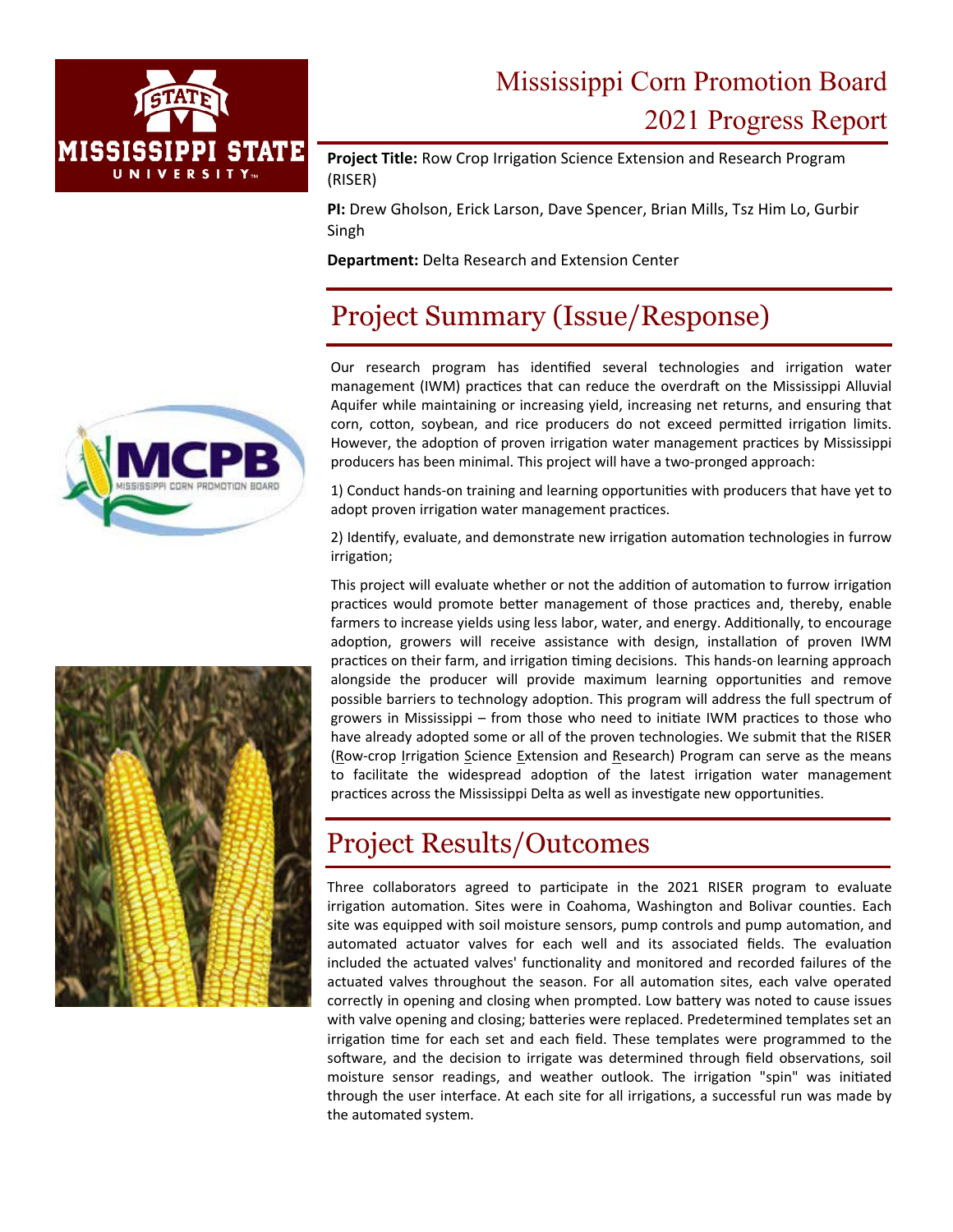**Overall results for the 2021 growing season were:** 

|                             | Yield (bu/ac) | Water Use (acre-inches) | Water use efficiency (yield/irrigation) |
|-----------------------------|---------------|-------------------------|-----------------------------------------|
| <b>Automated Fields</b>     | 213.15        | 7.10                    | 30.02                                   |
| <b>Non-automated Fields</b> | 209.74        | 8.27                    | 25.36                                   |

#### **ObjecƟve 2:**

The RISER program trains and assists county extension agents, who in turn, reach growers who have been hesitant to adopt soil moisture sensors. In 2021, twenty-five farms participated in the hands-on, season long soil moisture sensor demonstration education program. Working with county agents, RISER personnel installed sensors, set up telemetry with grower access, and worked through in-season irrigation triggers with the growers to build confidence in sensors. Numerous phone calls, texts, and site visits were conducted to assist in irrigation management. Listed below are some of the other training and educational opportuniƟes, made possible through RISER, for growers in 2021.

Goals are to: 1) Develop an increased understanding of soil moisture sensors 2) Gain confidence in making irrigation decisions, and 3) Increase the adoption of soil moisture sensors and build confidence in sensors.

All twenty‐five sites received, at minimum, a weekly report showing their soil moisture sensor weighted averages and recommendations based on sensor readings and site visits. Each grower was assisted individually to tailor the message based on "where they are" in using soil moisture sensors. Recommendations, one-on-one explanations of centibar readings, and troubleshooting techniques were made throughout the season to build confidence in soil moisture sensors and build the producer's competency in utilizing soil moisture sensors.

At the end of the year, a meeting was conducted where we sat one on one with the producer and went over their season-long graph of the moisture sensor readings, showing irrigations and rainfall events. The meeting allowed the producer to look back on the season and have questions answered in an informal setting. A questionnaire was used to track changes in knowledge, confidence, and barriers to adoption.

Soil Moisture Demo evaluation results:

**100%** were extremely satisfied with the program.

**100%** increase in knowledge when asked:

How to read the soil moisture sensors.

Confidence in soil moisture sensors to reflect accurate soil moisture readings.

Where to get information for guidance on soil moisture sensors.

How soil moisture sensors can help me make better irrigation scheduling decisions.

Understanding of soil moisture sensor telemetry options on the market.

When asked how many irrigations the sensors saved them in year 1: the average was over 2 irrigations saved.

**100%** plan to adopt soil moisture sensors.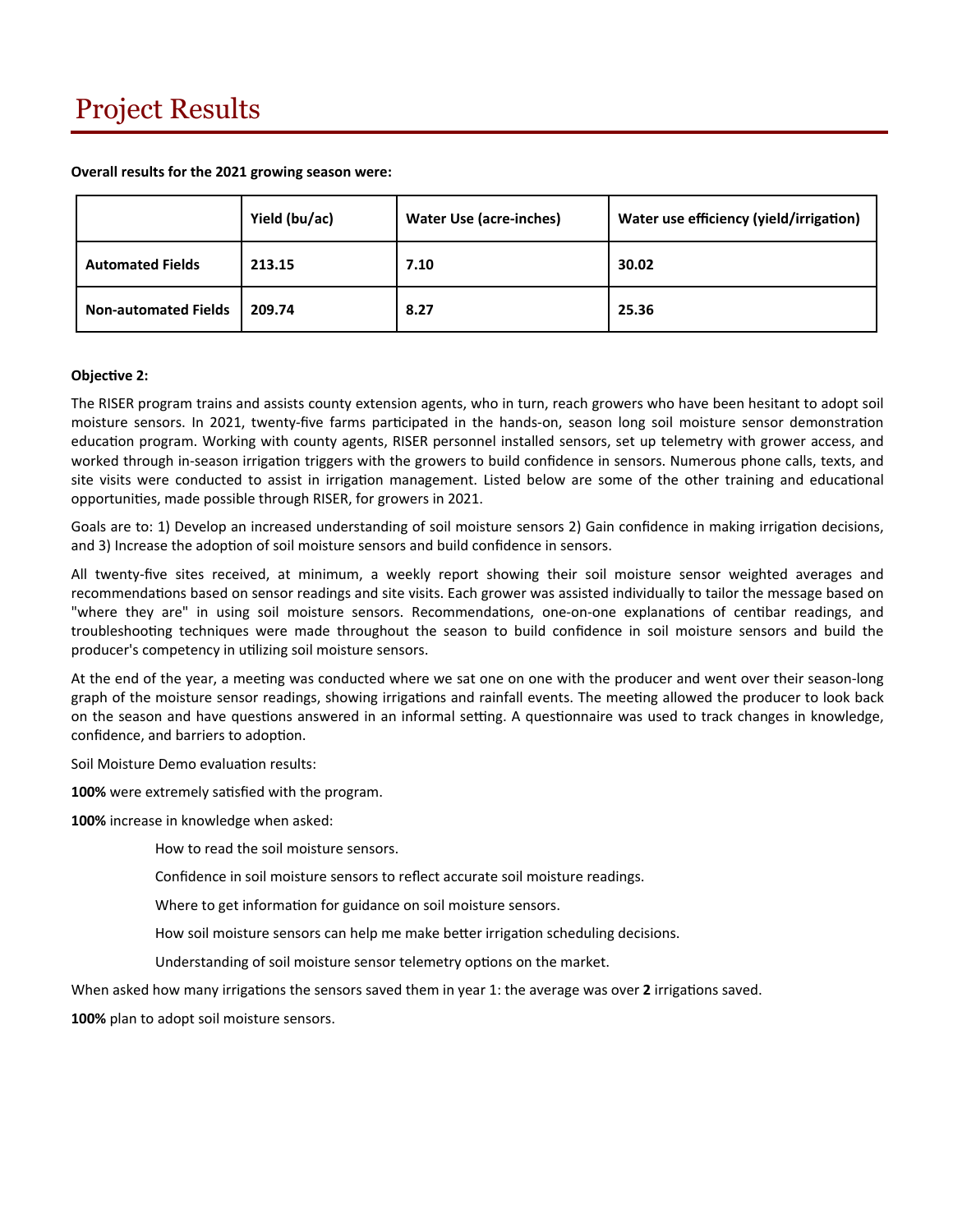# Project Results



**Figure 1. Diagram of automaƟc irrigaƟon system** 

# Project Impacts/Benefits

The RISER program is evaluating new technology that is focused on enhancing furrow irrigation and allowing for new automation. Automation can be used to save time, labor, and water and to increase water use efficiency.

The RISER has program demonstrates the potential for irrigation water management tools to improve on-farm profitability up to \$30/acre while reducing water use by 41%. Additionally, the RISER program serves as a catalyst for the adoption of IWM that will make Mississippi corn producers more profitable while reducing demand on the Mississippi Alluvial Aquifer. Through this project in 2021, RISER trained 25 farmers one‐on‐one in using soil moisture sensors that have saved millions of gallons of water and money in irrigation.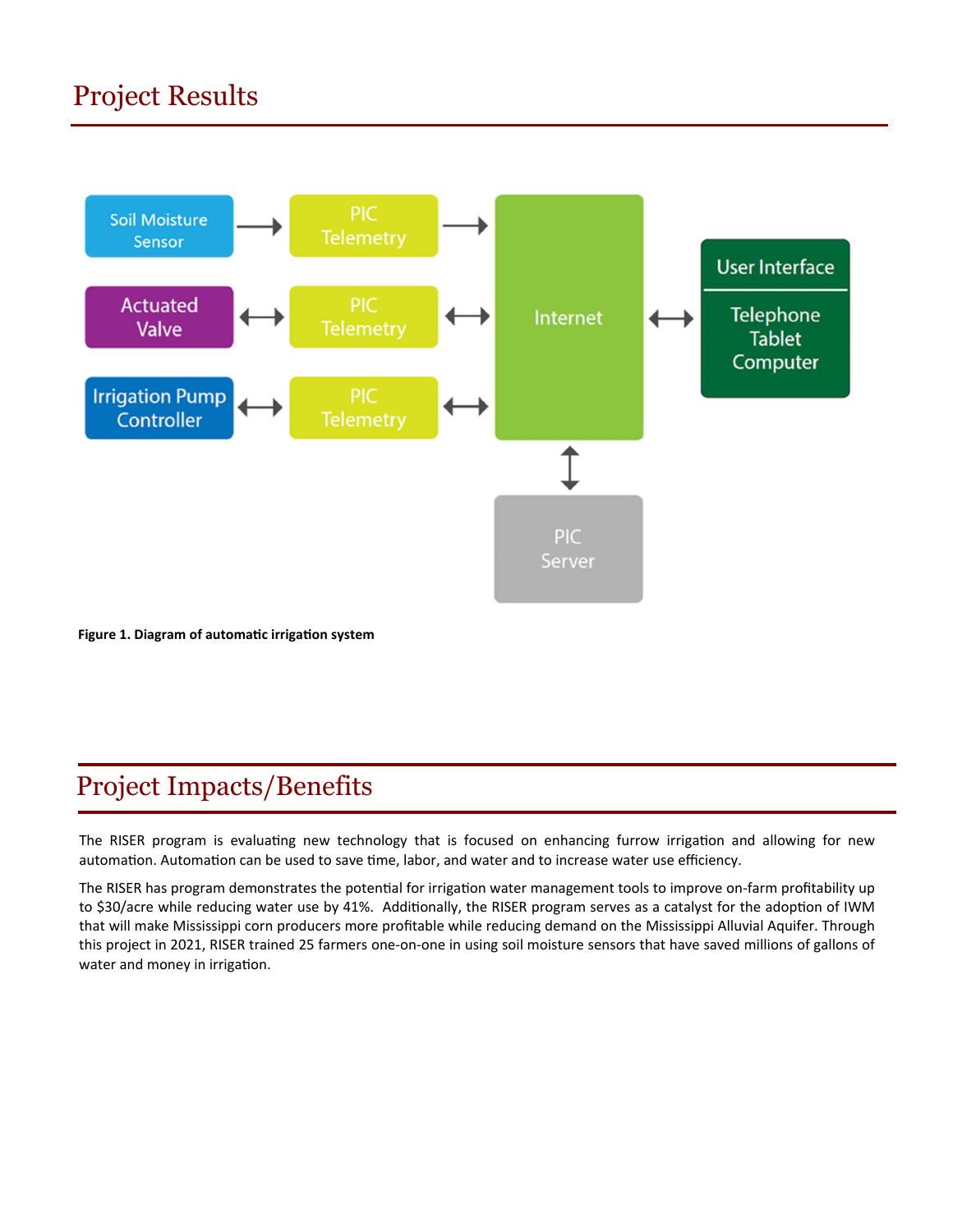### Project Deliverables

### **In-Service Training:**

1. MACAA Professional Improvement Conference for Extension Agents. Soil Moisture Sensors – Installation and Scheduling. 08-13-21

2. Agent training soil moisture sensors, Stoneville, MS March 2021

Agent training soil moisture sensors, Columbus, MS April 2021 **Presentations:** 

- Gholson, D.M., L.J. Krutz, M. Henry, D. Roach. Year 1: Evaluating On-Farm Irrigation Automation 24th Annual National Conservation Systems Conferences. Virtual. February 10, 2021. https://www.nctd.net/topic/irrigation-automation-year-1 evaluating-on-farm-irrigation-automation/
- Henry, C., D.M. Gholson. Using Soil Moisture Sensors Across the Entire Farming Enterprise: Lessons learned from those who are doing it. 24th Annual National Conservation Systems Conferences. February 10, 2021. Virtual. https:// www.nctd.net/topic/using-soil-moisture-sensors-across-the-entire-farming-enterprise-lessons-learned-from-those-whoare-doing-it/
- Mississippi Agriculture Consultants Association, Research Roundtable. Stoneville, MS September 30, 2021
- MAIC Row Crop Certified Crop Advisors Program. Strategies to Improve Irrigation Scheduling and Efficiency. Orange Beach, AL 07-21-2021

Yazoo Mississippi Delta Joint Water Management District Board of Directors Meeting. NCAAR Update. Stoneville, MS 12-15-21

- 2021 MSU Row Crop Short Course. Producer Panel: Water Management. Starkville, MS 12-07-2021
- 2021 MSU Row Crop Short Course. Soil Moisture Sensors Can Save Time, Money and
- Water. Starkville, MS 12-07-2021
- NRCS State Technical Committee Meeting. NCAAR Update. Virtual 11-16-2021

#### **Extension Publications:**

- Rix, J., H. Lo, **D. Gholson** and M. Henry. 2021. Irrometer Watermark Series. Mississippi State University Extension Service Publication M2400.
- Rix, J., H. Lo, **D. Gholson** and M. Henry. 2021. Irrometer Watermark Series: Scientific Background. Mississippi State University Extension Service Publication 3536. http://extension.msstate.edu/publications/irrometer-watermark-series-scientific-background
- Rix, J., H. Lo, **D. Gholson** and M. Henry. 2021. Irrometer Watermark Series:

Measurement Devices. Mississippi State University Extension Service Publication 3537. http://extension.msstate.edu/publications/irrometer-watermark-series-measurement-devices

Rix, J., H. Lo, **D. Gholson** and M. Henry. 2021. Irrometer Watermark Series:

Installation Procedures. Mississippi State University Extension Service Publication 3540. http://extension.msstate.edu/publications/irrometer-watermark-series-installation-procedures

#### **Website:**

Soil Moisture Sensor Showcase:

Provides an opportunity for the Mississippi agricultural community to learn more about the soil moisture sensors and accompanying telemetry services currently on the market.

https://www.ncaar.msstate.edu/outreach/general.php